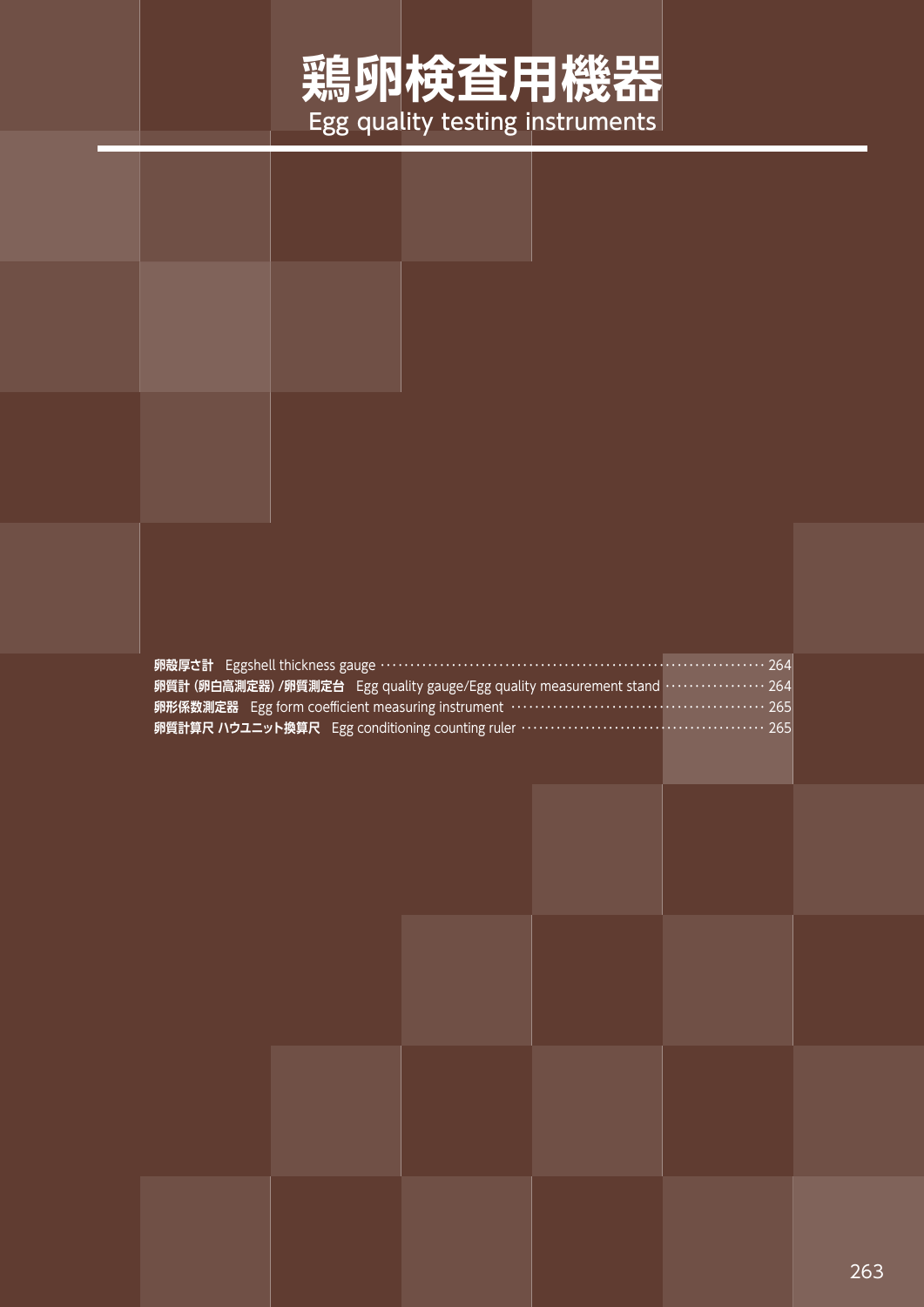

Eggshell thickness gauge

卵殻の厚さを1/100mmまで測定できます。 卵殻の曲面を正確に測るため、計測点は球状になっています。

Measurable the egg shell thickness up to 1/100mm. To measure the curved surface of eggs, measuring point is spherically shaped.

| コード番号<br>Code No. | 29002000         |
|-------------------|------------------|
| サイズ<br>Size       | 95mm             |
| 精度<br>Accuracy    | 1/100mm          |
| 質量<br>Weight      | 120 <sub>g</sub> |



## **卵質計(卵白高測定器)/卵質測定台**

Egg quality gauge/Egg quality measurement stand

卵質計は卵質測定台上に定置し、濃厚卵白の高さを 測定します。その値から卵質計算尺でハウユニットを 算出します。

卵質測定台は上部に透明硝子、中間に自在金具つき 観察鏡をそなえ、割卵の検査を行います。

Place the 'Egg quality gauge' on the 'Egg quality measurement stand' to measure the height of the albumen thickness to calculates the Haugh unit with 'Egg conditioning counting ruler'.

'Egg quality measurement stand' is equipped a transparent glass on the top, and observation scope with metal fitting in the middle to observe the cracked egg.

| コード番号<br>Code No. | 29003000                    | 29004000                                  |
|-------------------|-----------------------------|-------------------------------------------|
| 型式<br>Type        | 卵質計<br>Egg quality<br>gauge | 卵質測定台<br>Egg quality<br>measurement stand |
| サイズ<br>Size       | 高さ 180mm<br>Hight 180mm     | 330×300×200mm                             |
| 質量<br>Weight      | 400 <sub>g</sub>            | 5.3kg                                     |